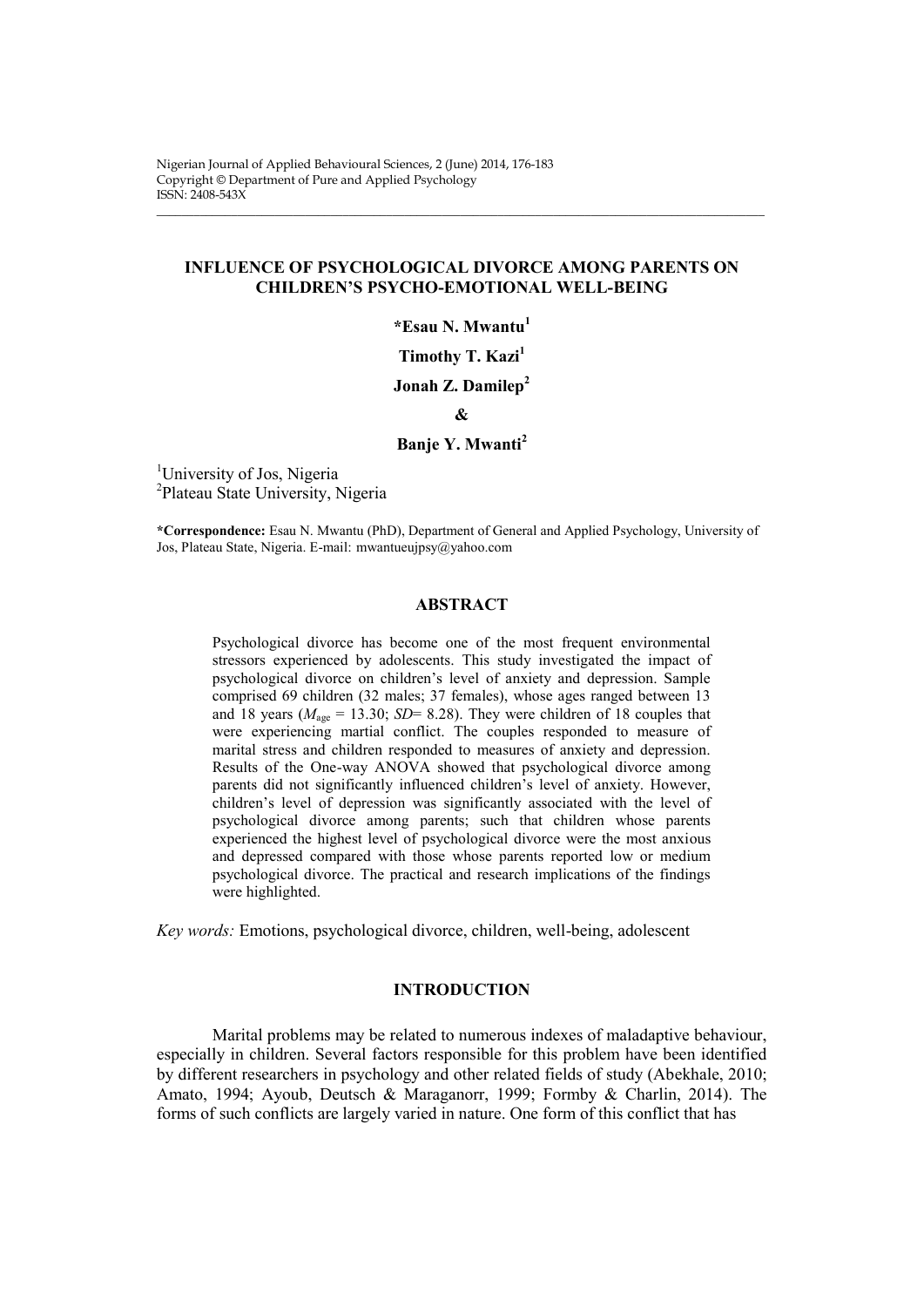destroyed and rocked several marriages in recent times is "psychological divorce" (Saposnek & Chip, 2004).

Psychological divorce is a conflict in which couples living together under the same roof are separated in all activities and responsibilities such as sexual activities and family up-keep (Saposnek & Chip, 2004). This type of divorce may not involve legal dissolution of marriage. While the legal form of divorce takes place as soon as the judge signs a marriage dissolution decree in the court of law, psychological divorce (Saposnek & Chip, 2004) occurs minimally over several years and maximally over the course of a couple's life time.

Psychological divorce may be more traumatic than other forms of divorce such as the legal divorce, willful separation, and annulment or marriage dissolution (Funder  $\&$ Kinsella, 1991; Greanings, 2006; Miller, 2013). This form of divorce among all others is the most prevalent, the most psychologically painful and the most silent destroyer of many of the victims and their children and indeed, the destroyer of most marriages (Ayoub *et al*., 1999; Baydar, 1988). Marital conflicts in general and psychological divorce in particular affect not only the couples and their families but also societies and economies. It affects physical health, wage-earning potential and economic security, work-force impacts, welfare services, and outcomes related to age of first marriage (Kreager & Felson, 2013).

When there is conflict of any kind and particularly psychological divorce between couples, urgent task confronts everyone in the family starting from the husband, wife, children and even extended family members of the couple. Under this condition (Abekhale, 2010; Miller, 2013; Saposnek & Chip, 2004), couples usually adjust to doing things separately and helping their children to yield to their own opinions as against those of the other spouse; including even learning disruptive family behavioural patterns. Such couples further persuade their relations to accept their change statuses (Formby  $\&$ Charlin, 2014).

Psychological divorce according to Formby and Charlin (2014) brings about a kind of depression known as dysthymia – a disorder mostly found in women. It can also result to stress that is linked to psychological symptoms such as nervousness, worrying, inability to get going and feeling of sadness and general body weakness in the couple and their children (Johnston, 1995). In other circumstances, it can result to frustration and violence, usually exhibited mostly by men through physical assault on the female partner; but sometimes also by the women, through verbal aggression (Amnesty International, 2005; Dawson, 2005); and all these have direct consequential effects on the physical and psychological health and well-being of the couple and their children (Ayoub *et al*., 1999; Baydar, 1988).

The rate of psychological divorce in Nigeria like other parts of the world is indeed alarming (Abekhale, 2010; Dada & Idowu, 2006; IRBC, 2006). This may be brought about by the stringent laws that guide the dissolution of marriages especially in the Christendom and the courts of law (BAOBAB, 2003). In the law courts for example, divorce laws have complicated the process by helping to determine how property and assets of the spouse are shared as well as who takes custody of the children (IRBC, 2006). All these and other factors have contributed to making the rate of psychological divorce to reach an all time hike in Nigeria (Abekhale, 2010; Jegede, 1991; IRBC, 2006).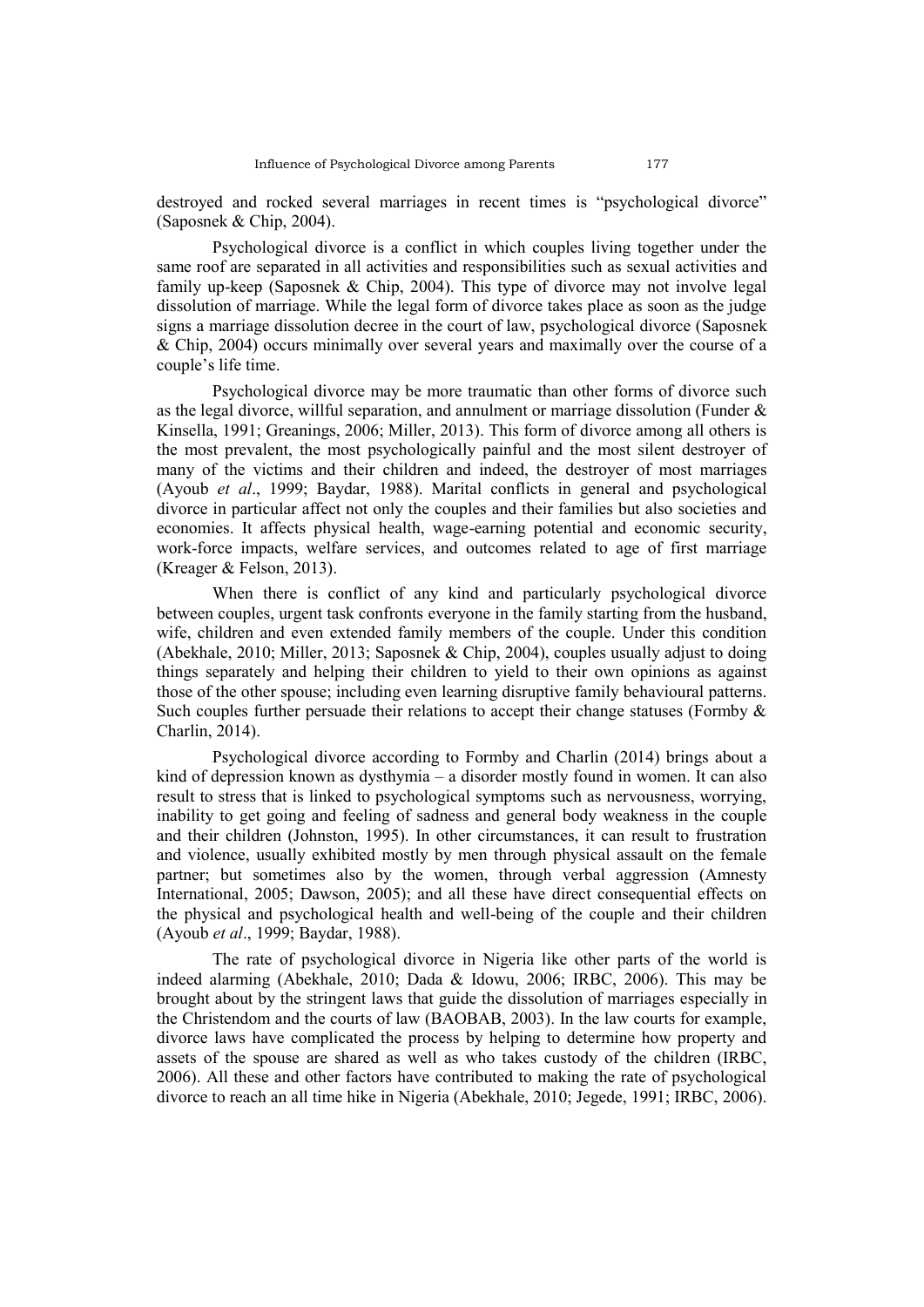A growing body of research has indicated various reasons that are responsible for the dissolution of marriages in general and psychological divorce in particular (Abekhale, 2010; Dada & Idowu, 2006). It is believed that psychological divorce is mostly caused by a lack of trust and understanding between spouses which has mostly been found to be influenced by extended family members (in-laws, friends and significant others) (Dawson, 2005). Such studies have also held economic problems, lack of children in a marriage, sexual dissatisfaction, age of spouse, change in social status and insincerity on the part of one of the spouse as major causal factors for all forms of divorce including psychological divorce (Corcoran, 1997; Formby & Charlin, 2014; Saposnek & Chip, 2004).

Empirical evidence has further shown that children of psychologically divorced parents have bitter experiences that are physical, emotional and psychological in nature (Hegakull & Bohlin, 2003; Kotler, 2004). For example, Baydar (1988) in his study of the effects of parental psychological separation and reentry into union and the emotional development and well-being of children indicated that psychological separation or divorce has serious negative consequences on the psychological well-being of children. Shaw (2005) further found aggression in toddlers to be associated with parental marital relations. Typically children whose parents are going through the rough experience of psychological divorce try to engage in behaviours which are designed to help them feel secure; but in cases where it is beyond their control, this leads to negative psychological and emotional experiences such as depression, stress, anxiety, blame and guilt; anger and hostility, loss of self-control and self-confidence as well as feeling of loneliness in the child victim (Cohen, 2002; Corcoran, 1997).

In line with these contemporary studies, the aim of this particular study was to find out the extent to which psychological divorce influence the psychological and emotional well-being of children. The following hypotheses were tested.

## **Hypotheses**

- 1. Psychological divorce would significantly influence children's level of anxiety such that children of couples undergoing high psychological divorce will report the highest level of anxiety compared with other categories of children.
- 2. Psychological divorce would significantly influence children's level of depression such that children of couples undergoing high psychological divorce will show the highest level of depression compared with other categories of children.

## **METHOD**

## **Design and participants**

The study adopted a multiple group quasi-experimental design. Participants were 69 children (31 males; 38 females) of 18 couples that were experiencing marital conflict. The children were selected primary and secondary schools within Jos metropolis. Four of the schools were secular schools while the remaining two were religious schools (one was a purely Christian school while the other was a purely Muslim school). The ethnic composition of the participating families was 2 Igbo, 2 Berom, 2 Anaguta, 6 Hausa and 2 Yoruba families. Others were 2 Idoma and 2 Angas families. All respondents could speak Hausa and English fluently in addition to their dialects.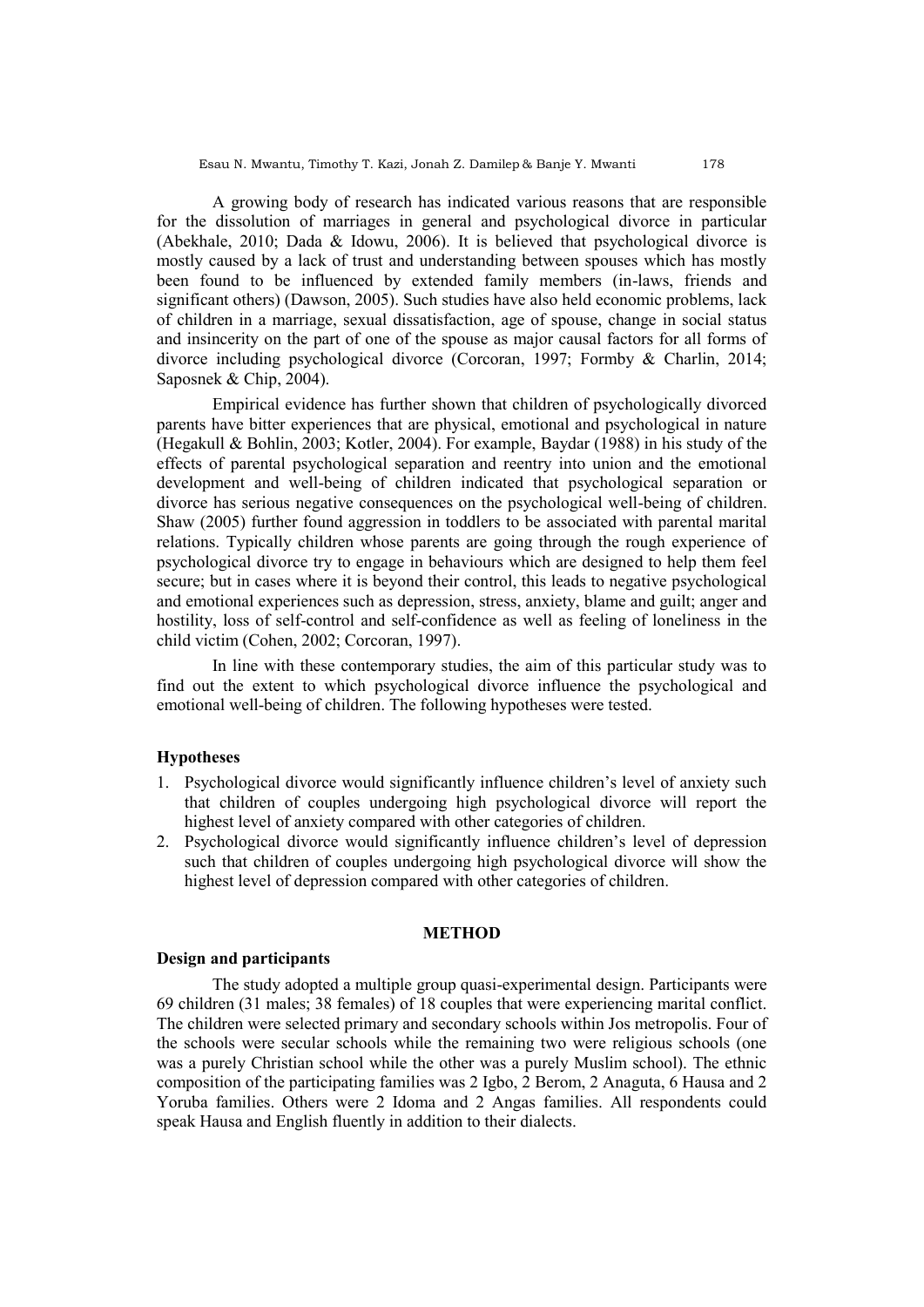## **Measures**

*State-Trait Anxiety Inventory,* developed by Spielberger and Gorsuch (1989), was used to measure state and trait anxiety level of the respondents. It was a 20-item self-report inventory rated on a 4-point scale where  $1=$  not at all and  $4=$  very much so. It is a cultural-fair test (Olagunju  $\&$  Erinfolami, 2013). It had an alpha reliability coefficient score ranging from .84 to .91 and a validity score of.74. High score showed that that respondent was experiencing high level of anxiety whereas low score was a reflection of low anxiety.

*Beck Depression Inventory*, which was a 21-item self-report inventory developed by Beck, Steers and Brown (1996), was used to measure depressive symptoms. It is one of the most widely used screening instruments for detecting symptoms of depression (James, Omoaregba, Eze & Morakinyo, 2014). It was rated on a 4-point scale ranging from  $0 - 3$ . The test-retest reliability coefficient of the scale ranged from .82 to .89 with a validity score of .72, respectively. A low score indicated low depression; whereas a high score indicated severe depression.

*Marital Stress Inventory,* developed by Omoluabi (1994), was used to assess the level of psychological divorce and marital disaffection in marriage. It was a 50-item scale rated on 5-point scale where  $1 =$  slight effect and  $5 =$  very severe effect. Omoluabi (1994) reported a Cronbach's alpha of .92 for the scale. High score on the scale showed that the respondent was experiencing stress or psychological divorce in the marriage and vice versa.

#### **Procedure**

Through the officials of the Social Welfare Unit of Jos North Local Government Council, the researchers got the identities of 18 couples who had marital conflict. The identities of children or wards of these couples were also collected. With the assistance of teachers and the school authorities, participants were informed in advance that the purpose of the study was to examine problems that children generally encounter at home which may affect their academic performance in school. All participants received the same instructions and were told that their participation was voluntary and anonymous. The 18 couples responded to Marital Stress Inventory. The children were specifically reminded that if they did not wish to be part of the study, they could leave the class or alternatively leave the questionnaire blank. They all agreed to take part in the study. The State-Trait Anxiety Inventory and Beck's Depression Inventory were administered to the children through their teachers under the supervision of the researchers. The data were collected within three weeks. The 18 couples were divided into three groups of high, medium, and low psychological divorce based on their scores on the measure of psychological divorce. Each child's responses to the State-Trait Anxiety Inventory and Beck's Depression Inventory were tagged under his/ parents' group.

## **RESULTS**

 Hypotheses 1 and 2 were tested with two sets on One-way ANOVA. The results are presented in Table 1.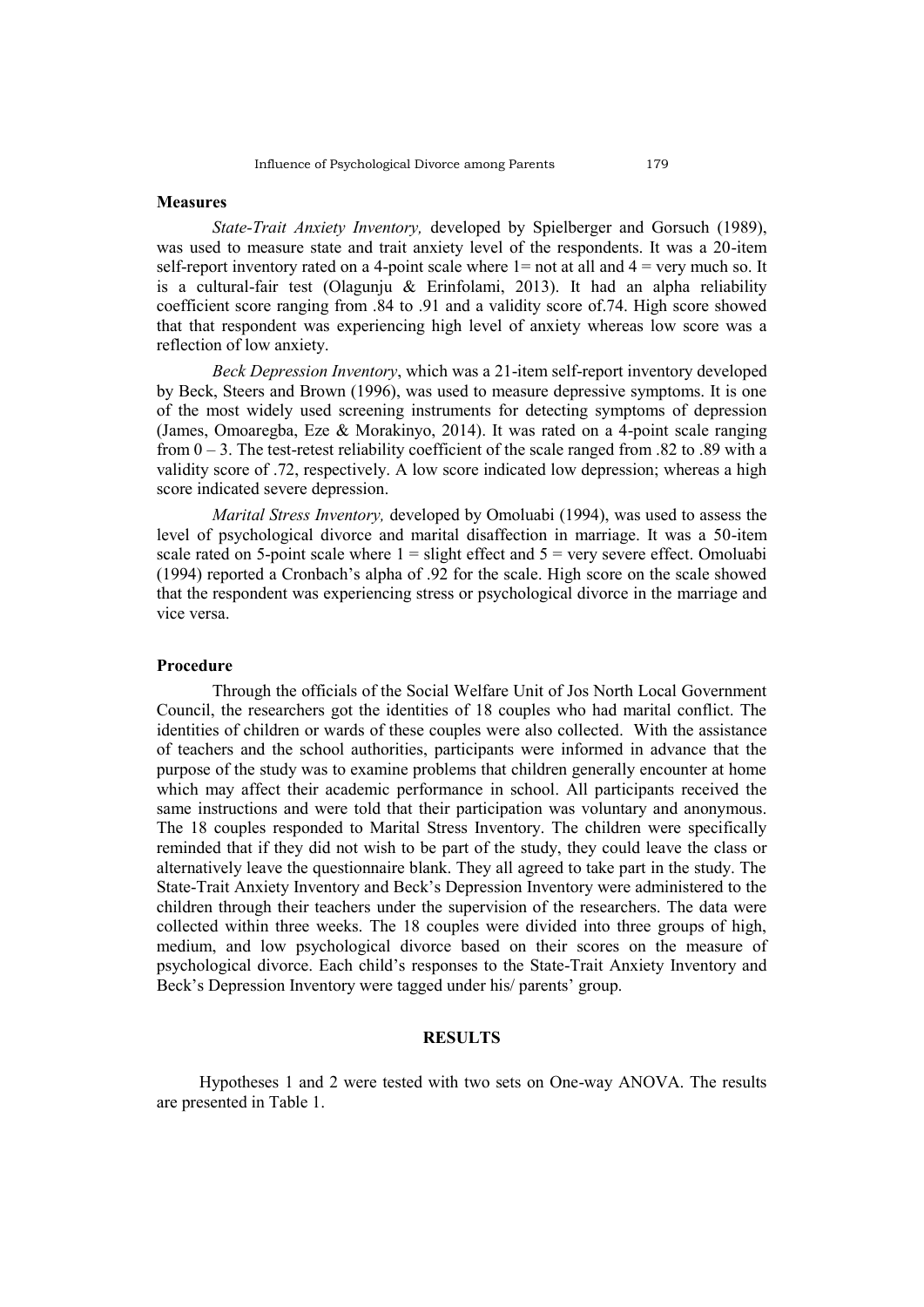# **DV Source** *SS df MS F p* Anxiety Between 149.52 2 74.76 0.39 >.05 Within 12837.79 67 191.61 Total 12937.30 69 Depression Between 453.53 2 226.77 2.06 <.05 Within 7367.95 67 109.97

## **Summary of One-way ANOVA on Anxiety and Depression**

Total 7821.48 69

Table1:

The results in Table 1 show that psychological divorce among parents did not significantly influence children's level of anxiety  $[F(2, 67) = 4.34, p \le 0.05]$ . This shows that irrespective of parents' level of psychological divorce, children experienced anxiety. Hypothesis 1 was, therefore, rejected.

Similarly, psychological divorce among parents significantly influenced children's level of depression in such a way that children whose parents experienced the highest level of psychological divorce were the most depressed compared with those whose parents reported low or medium psychological divorce  $[F(2, 67) = 2.06, p < .05]$ . This confirmed hypotheses 2.

#### **DISCUSSION**

This study investigated the patterns of psycho-emotional symptoms (anxiety and depression) among children whose parents were experiencing psychological divorce. Findings showed that there was a significant influence of psychological divorce on a child's level of anxiety. This outcome was not in line with the findings of previous studies (e.g. Cohen, 2002; Corcoran, 1997; Funder & Kinsella, 1991), which reported high rate of anxiety among children of separated, divorced or conflict ridden marriages. Other studies (Ayoub *et al*., 1991; Kotler, 2004; Miller, 2013; Saposnek & Chip, 2004) posited that psychological divorce could create the following emotional experiences such as anxiety, distance, resentment, low self-esteem, doubt, shame and guilt among children in high conflict marriages. Funder and Kinsella (1991) also submitted that divorce of any form may be related to long-term social and economic disruptions in the lives of nearly one in every five young people under the age of 20.

Kotler (2004) concluded that chronic unresolved parental conflict is associated with greater emotional insecurity in children including fear (anxiety), distress, and a continuous moody appearance. Corcoran (1997) in her own study further demonstrated that marital conflicts have always had negative effects on children. To her, children in high conflict marriages are more likely to experience behavioural and academic problems including but not limited to, disobedience, aggression, delinquency, poor selfesteem, anti-social behaviours, and depression.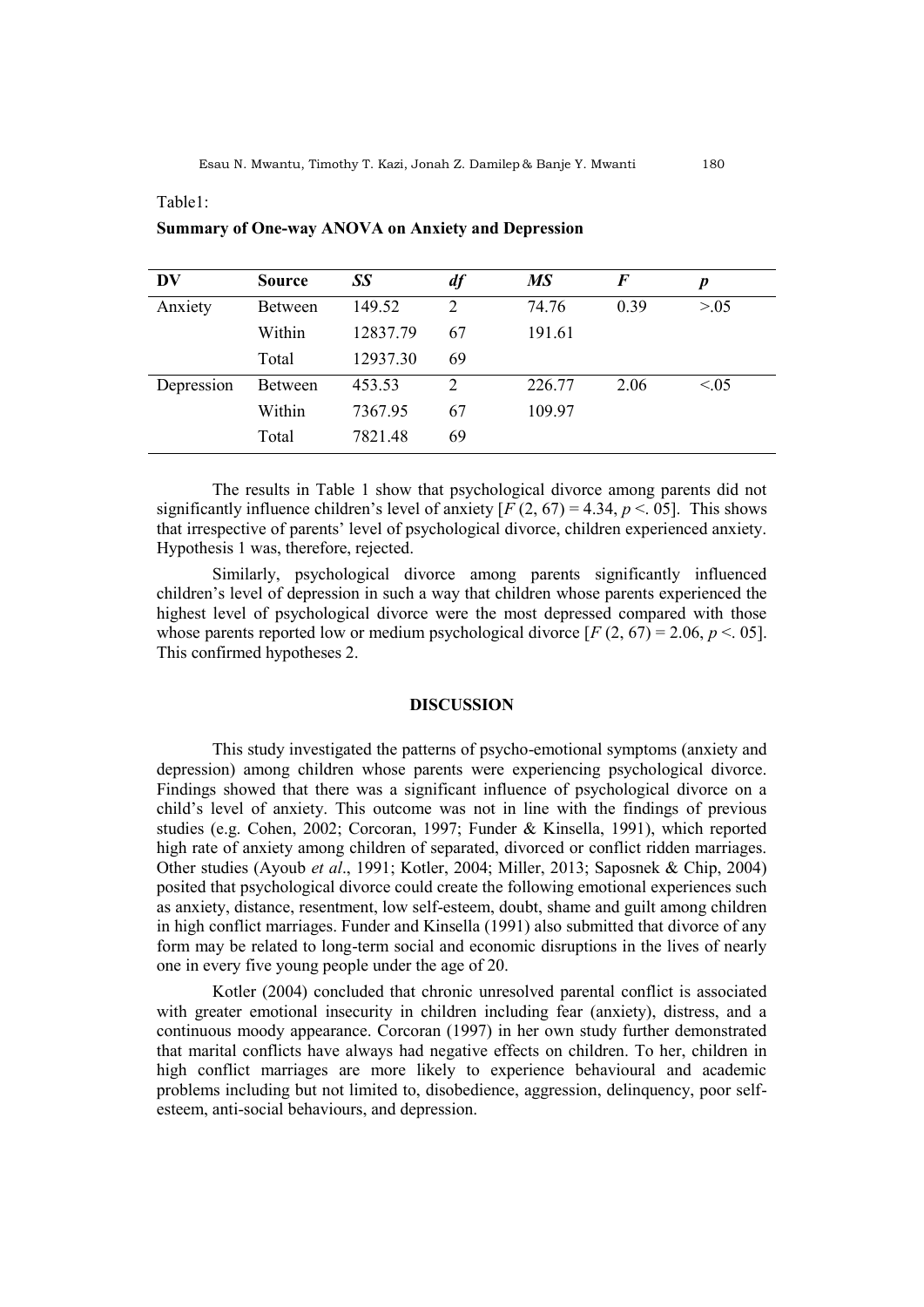Young adults, who experience high level of marital conflict during childhood, are more likely to experience depression and psychological disorders (Miller, 2013; Shaw, 2005). In line with this, other researchers (e.g. Cohen, 2002; Corcoran, 1997; Saposnek & Chip, 2004) posited that children from divorce homes and high conflict marriages had high risk of developing headache, asthma, depression and other psychiatric problems. However, others observed that children's psychological reactions to their parents' psychological separation vary remarkably depending on three factors namely the quality of their relationship with each of the parents before the psychological separation, the intensity and duration of the parental conflict, and the parents' ability to focus on the needs of children during the conflict or psychological divorce.

The present study found that children; irrespective of gender share in the negative experience of psychological divorce. An explanation for this result could be based on the fact that children form attachments and psychological bond with their parents; and the family environment offers the psychological protection for that kind of bond (Hagekull & Bohlin, 2003; Greaning, 2006). As a result of this, when this perceived attachment and psychological protection are threatened or eroded by conflict, separation, or psychological divorce of the parents, they create heighten tensions and anxiety for the affected child. Considering the fact that the child is still in a state of transitional growth and development, both physically and cognitively, the effect of a divorce of any kind is indeed, devastating and lead to serious psychological problems such as high levels of anxiety and depression (Corcoran, 1997).

## **CONCLUSION**

In conclusion, the outcome of this study has significantly shown that psychological divorce plays a significant role on the psycho-emotional well-being of children and adolescents. The study specifically concludes that psychological divorce has significant influence on the estent to which children express heighten anxiety and depression which are critical aspects of their development. In order to prevent psychemotional disturbance in children, parents should ensure reduced marital conflict that may lead to psychological divorce.

The sample size of this study is rather small; external validity may be compromised. Future studies should expand the sample size of parents and children.

## **REFERENCES**

- Abekhale, S.O. (2010). Psychosocial effects of divorce on family off-springs in Gboko Local Government Area of Benue State: Counseling intervention strategies. *Journal of Research in National Development, 8(1),* Retrieved from http://mzagams.wordpress.com/2012/05/09/h
- Amato, P. R. (1994). Life-span adjustment of children to their parents' divorce. *Future of Children*, *4,*143-216.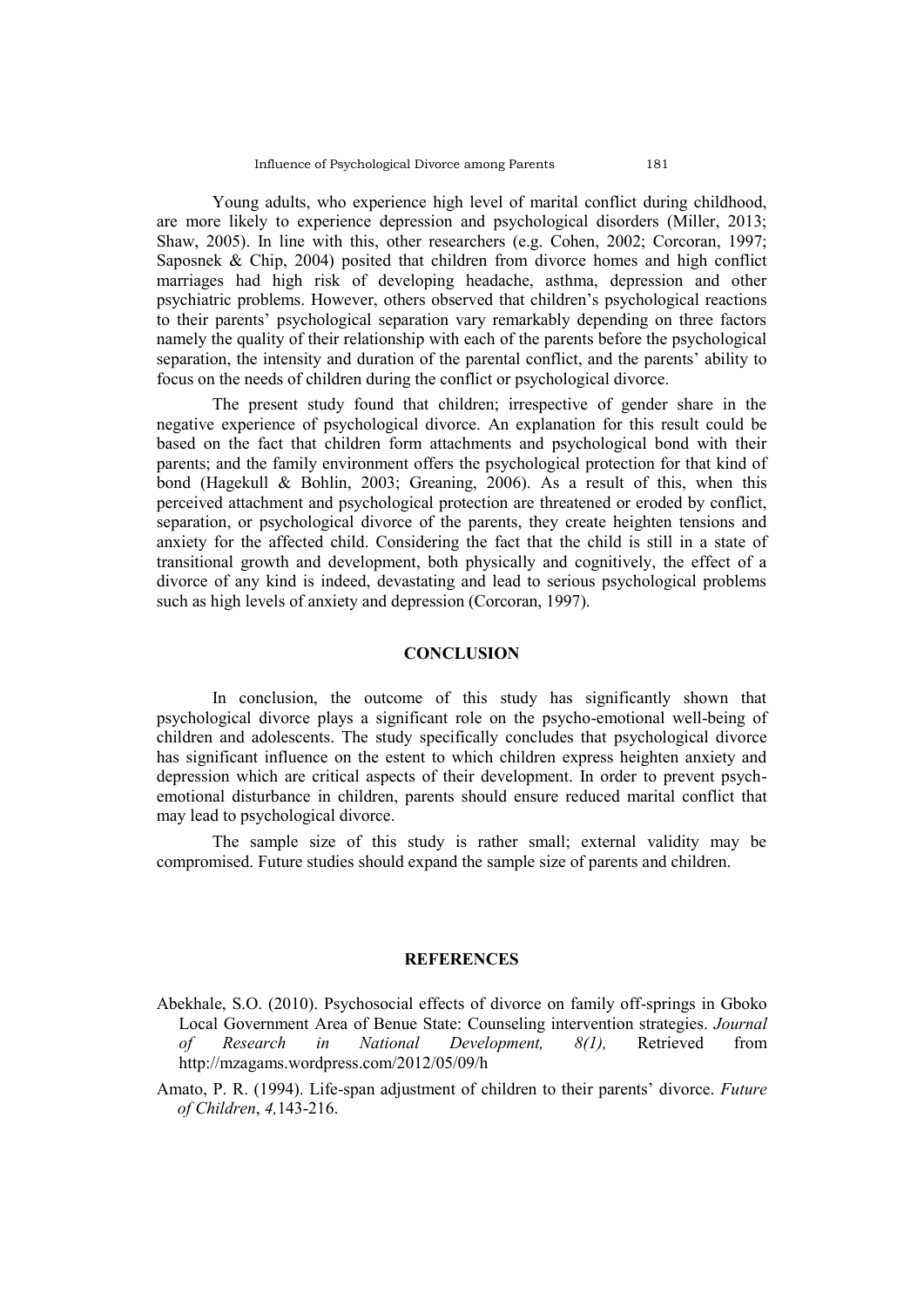- Amnesty International. (2005). Nigeria, unheard voices: Violence against women in the family (Accessed 10, July, 2013).
- Ayoub, C.C., Deutsch, R.M., & Maraganorr, A. (1999). Emotional distress in children of high-conflict divorce: The impact of marital conflict and divorce. *Family Conciliation Courts Review, 37,* 297-314.
- BAOBAB (2003). BAOBAB for women's human rights. Women's human rights violation in Nigeria. Correspondence from the Executive Director (Accessed 10 July, 2013).
- Bandura, A. (1986). *Social foundation of thought and action: A social cognitive theory.* Eaglewood Cliffs, NJ: Prentice-Hall.
- Baydar, N. (1988). Effects of parental psychological separation and reentry into union and the emotional well-being of children. *Journal of Marriage and Family*, *50,* 487- 498.
- Beck, A.T., Steers, R.A. & Brown, G.K. (1996). Beck Depression Inventory manual (2<sup>nd</sup>) edn.). San Antonio, TX: Psychological Corporation, Harcourt Brace.
- Cohen, G.J. (2002). Helping children and families deal with divorce and separation. *American Academy of Pediatrics, 117(5),* 1856-1854.
- Corcoran, O.C. (1997). Psychological and emotional aspects of divorce. Retrieved from [www.mediate.com/articles/psy.cfm](http://www.mediate.com/articles/psy.cfm)
- Dada, M.F., & Idowu, A.I. (2006). Factors enhancing marital stability as perceived by educated spouses in Ilorin metropolis. *Journal of the Counselling Association of Nigeria, 31,* 45 – 57.
- Formby, P., & Charlin, A.J. (2014). Family instability and child well-being. *Journal of Marriage and the Family, 53,* 573-579.
- Funder, K., & Kinsella, S. (1991). Divorce, change and children: Effects of changing family structure and income on children. *Family Matters, 30,* 20-33.
- Greanings, D. (2006). The influence of family and community social capital on educational achievement. *Rural Sociology*, *66 (1),* 243-260.
- Hagekull, B., & Bohlin,G. (2003). Early temperament and attachment as predictors of the five factor model of personality. *Attachment and Human Development, 5(1),* 2-18.
- International Refugee Board of Canada (IRBC) (2006). Nigeria: Divorce law and practices among Christians, including grounds, procedures, length of process, property dispositions, child custody and consequences for the woman and her family. Retrieved from<http://www.refworld.org/docid/45f147892.html> on June 10, 2013.
- James, B.O., Omoaregba, J.O., Eze, G. & Morakinyo,O. (2014). Depression among patients with diabetes mellitus in a Nigerian teaching hospital. *South African Journal of Psychiatry*, 16 (2). Retrieved from [www.quester.com,org](http://www.quester.com,org/) on May 18, 2014.
- Johnston, J. (1995). Children's adjustment in sole custody compared to joint custody families and principles for custody decision making. *Family and Conciliation Courts Review, 33(4),* 415-425.
- Kotler, J. (2004). *Beyond blame: A new way of resolving conflict in relationships*. San Francisco. Josey-Bass.